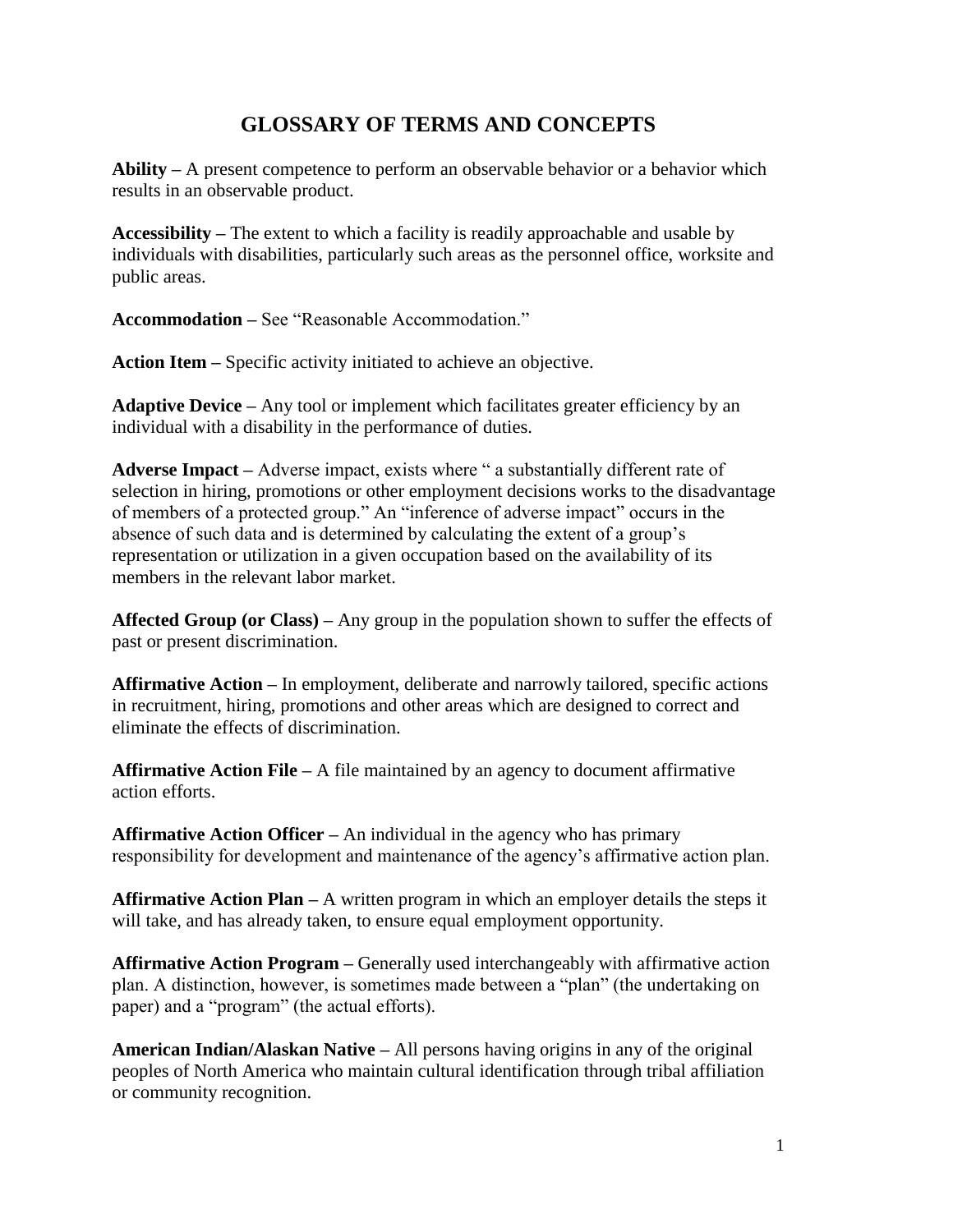**Americans with Disabilities Act (ADA) –** Prohibits discrimination against persons with disabilities in employment, government programs, public accommodation, telecommunications, and transportation.

**Applicant –** A person who registers personal information and qualifications with the state and who applies for a specific vacancy (K.A.R. 1-2-8).

**Applicant Flow Log –** A chronological compilation of applicants for employment or promotion, showing the persons categorized by race, sex and ethnic group, who applied for each job title (or group of job titles requiring similar qualifications) during a specific period.

**Appointing Authority –** A person or group of persons empowered by the constitution, by statute, or by lawfully delegated authority to make human resource decisions that affect state service (K.A.R. 1-2-9).

**Architectural Barrier –** Any non-job related consideration which excludes from employment individuals otherwise capable of doing the work.

**Availability Standard –** A percentage figure depicting a group's availability in the relevant labor market who are qualified under valid, job-related criteria.

**Back Pay –** Compensation for past economic losses, such as lost wages, fringe benefits, etc, caused by discriminatory employment practices.

**Barrier –** Any obstacle to the realization of a person's full potential.

**Bias –** A settled and often prejudiced outlook.

**Black (Not of Hispanic Origins) –** All persons having origins in any of the black racial groups of Africa.

**Bona Fide Occupational Qualification (BFOQ) –** Any prerequisite which has been demonstrated valid as a qualification for employment.

**Burden of Proof –** In discrimination cases, the plaintiff must show that an action, practice or policy used by the employer has an adverse impact. Once adverse effect is shown, the burden of proof shifts to the employer who must show that the action, practice or policy is job related.

**Business Necessity –** Under the Uniform Guidelines on Employee Selection Procedures: "Necessary to the safe and efficient operation of the business, that it effectively carries out the purpose it is supposed to serve and that there are no alternative policies or practices which would better or equally well serve the same purpose with less discriminatory impact".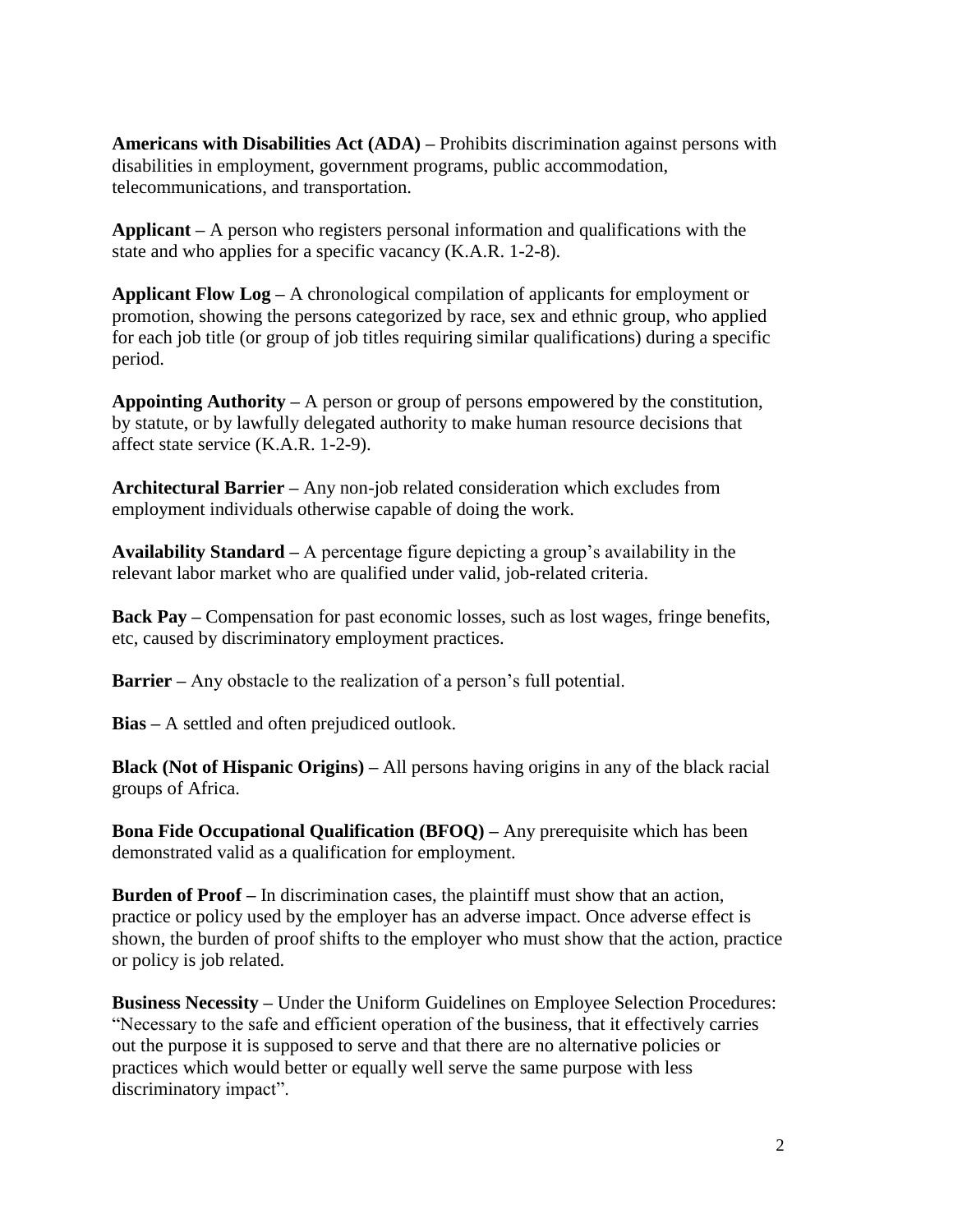**Career path –** A career path identifies optimum alternative paths of employee progression to positions requiring successively higher levels of skill and the consequent promotional opportunities (K.A.R. 1-2-15).

**Chilling Effect –** Maintenance by an employer of a work environment or a system of employment practices, the effect of which is to discourage minorities, women or persons with disabilities from seeking employment or advancement.

**Civilian Labor Force –** Persons 16 years of age or over, excluding those in the Armed Forces, who are employed or seeking employment.

**Civil Rights –** Rights protected by the U.S. Constitution and various statutes which prohibit discrimination in employment, education, housing, voting, public accommodations and other matters.

**Classified Service –** All positions in the state service except those which are specifically placed in the unclassified service by K.S.A. 75-2935, as amended, or other sections of the statutes (K.A.R. 1-2-19).

**Community Outreach –** Activities designed to contact appropriate community groups and persons for the purpose of recruitment.

**Compliance –** Adherence to laws, court decisions, regulations, executive orders and other legal mandates governing affirmative action and equal employment opportunity.

**Concentration –** A higher representation of a group of persons in a job category that would reasonably be expected by their presence in the civilian labor force.

**Conditions of Employment –** This includes, but not limited to, salaries, wages, hours of work, vacation allowances, sick and injury leave, number of holidays, retirement benefits, insurance benefits, prepaid legal service benefits, wearing apparel, premium pay for overtime, shift differential pay, jury duty and grievance procedures.

**Congenital Disability –** Describes a disability that has existed since birth but is not necessarily hereditary.

**Constructive Discharge –** An employee's involuntary resignation resulting from the employer making working conditions for the employee so intolerable that a reasonable person would have felt compelled to resign. An enforcement agency will assert that an employee was constructively discharged where it finds that (1) a reasonable person in the employee's position would have found the working conditions intolerable; (2) the employer's conduct which constituted the violation against the employee created the intolerable working conditions; and (3) the employee's involuntary resignation resulted from the intolerable working conditions.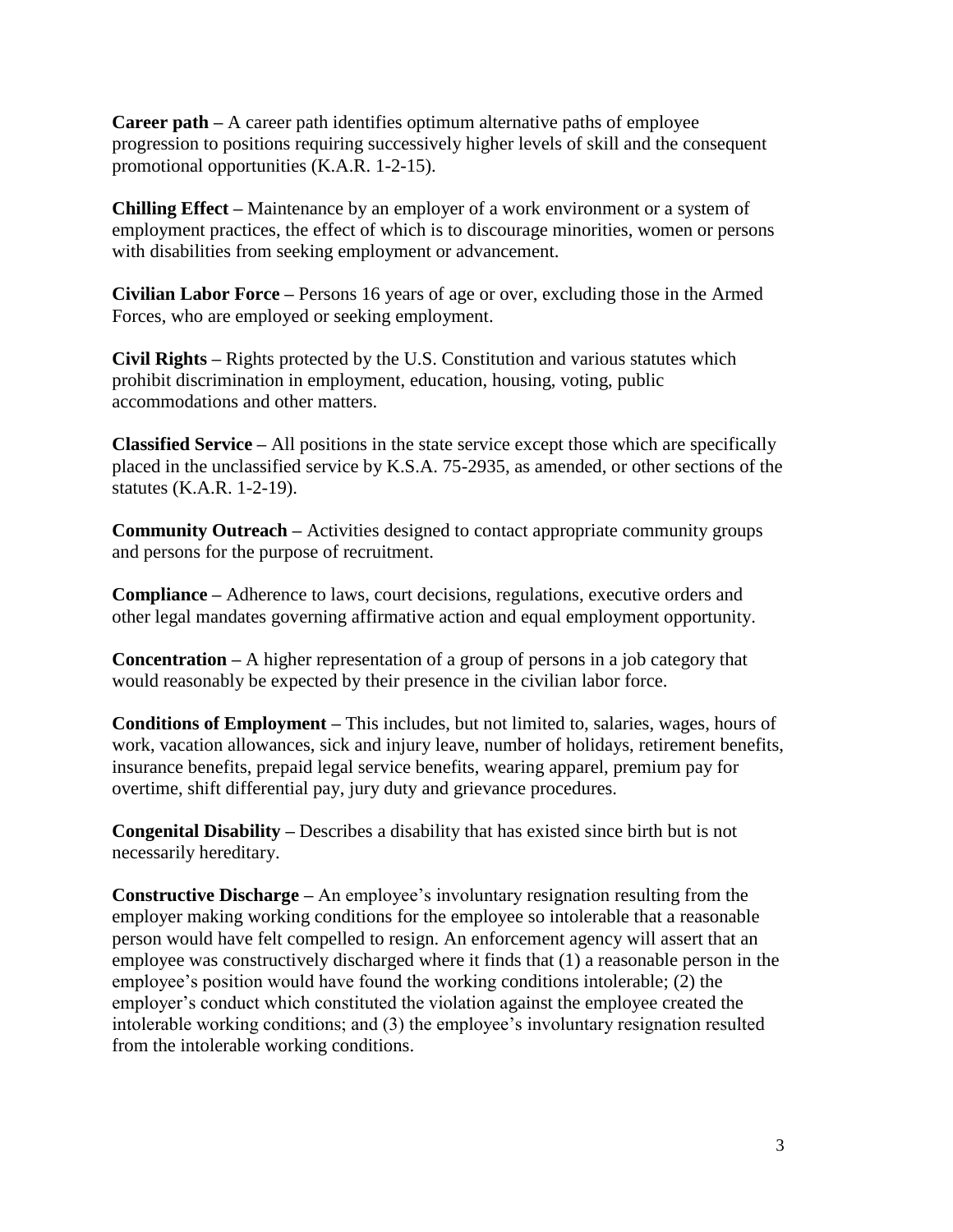**Developmental Disability –** Any mental and/or physical disability that has an onset before age 22 and may continue indefinitely.

**Direct Threat** – A significant risk; a high probability of substantial harm to the health or safety of the employee or others.

**Disabled Veteran** – Any person who separated from the armed services under honorable conditions and has a disability certified by the United States Department of Veterans Affairs as being service connected, has been issued the Purple Heart by the United States government or has been released from active service with a service-connected disability (K.S.A. 75-2955)

**Disability –** With respect to an individual: (a) a physical or mental impairment that substantially limits one or more major life activities; (b) a record of such an impairment; (c) or being regarded as having such an impairment.

**Disadvantaged** – A descriptive term referring to those individuals whose access to the benefits of society is severely restricted.

**Discrimination –** The effect of policies, procedures attitudes and practices which deny equal access and equal opportunities to certain groups of individuals.

**Disparate Effect** – The tendency for a test, job qualifications or other employment practice to screen out or otherwise limit the employment opportunities of a certain group at a greater rate than others. Also called "adverse effect" or adverse impact".

**Disparate Treatment** – Unequal treatment in employment opportunities because of one's race, color, religion, sex, age, ancestry, national origin, disability or veteran's status. Also called "differential treatment".

**EEO-1 Report –** An annual report filed with the Joint Reporting Committee by certain employers subject to the Executive Order or to Title VII of the Civil Rights Act of 1964, as amended. This report details the sex and race/ethnic composition of an employer's workforce by job category.

**EEO-2 Report –** The Equal Employment Opportunity Apprenticeship Information Report: A chronological list of names of all persons who have applied to an apprenticeship program. The information needed to fill out the report must be kept by the apprenticeship sponsor; however, the EEOC no longer requires the filing of EEO-2 reports.

**EEO-3 Report –** The Equal Employment Opportunity Labor Union Report: A report filed by labor unions. This report is filed with the EEOC Survey Branch and contains information on the sex and race/ethnic composition of union membership and referrals for employment.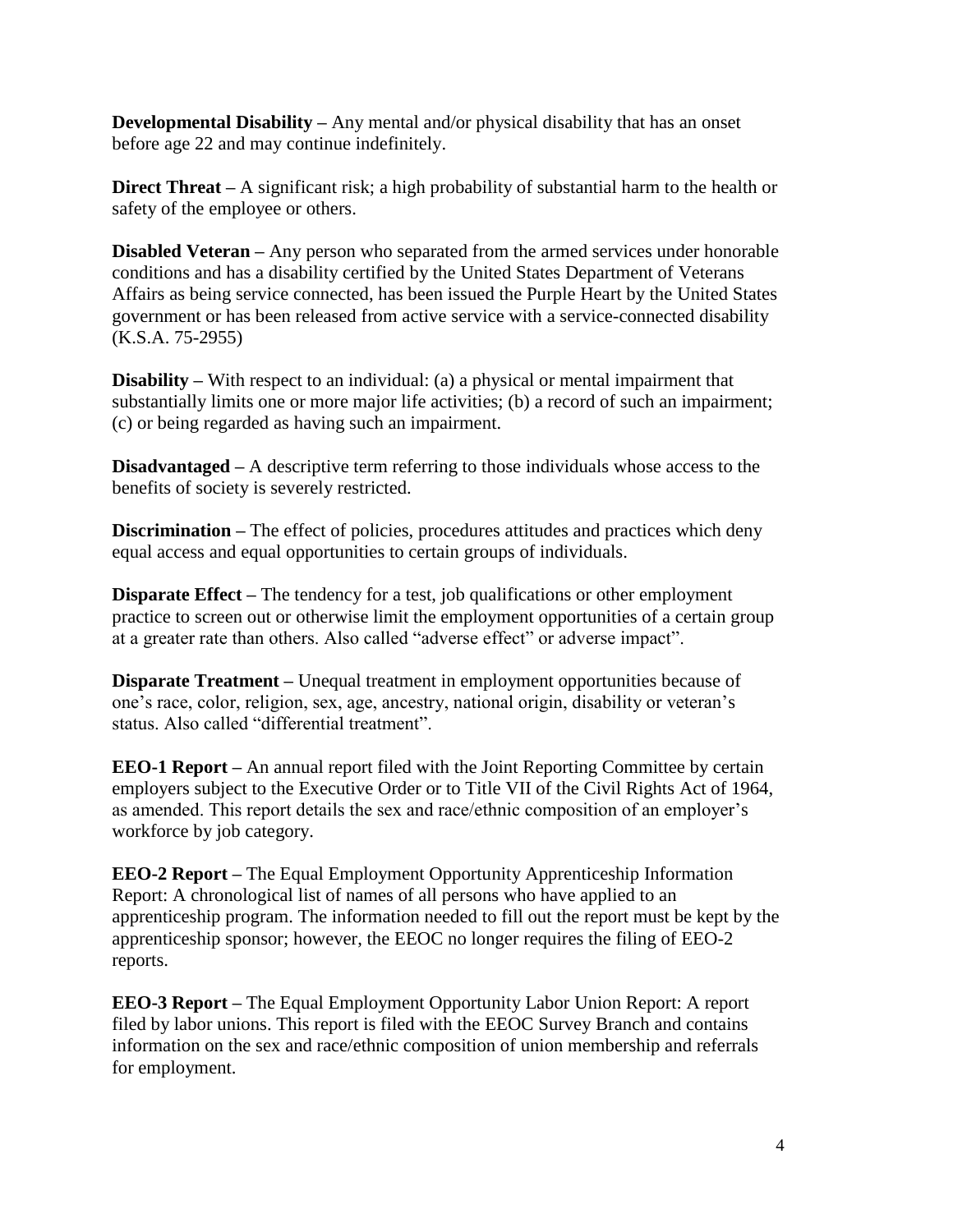**EEO-4 Report –** The Equal Employment Information Report (EEO-4): A report filed by state and local governments with the State and Local Reporting Committee. This report sets forth the sex and race/ethnic composition of the workforce by job category and annual salary. Frequency of reporting for political jurisdictions varies with their number of full-time employees.

**EEO-5 Report –** The Equal Employment Opportunity Elementary-Secondary Staff Information Report (EEO-5): A report filed with the School Reporting Committee. This report details the sex and race/ethnic composition, by job category, of elementary and secondary school staffs. Frequency of reporting for school districts varies with their number of pupils.

**EEO-6 Report –** The Equal Employment Opportunity Higher Education Staff Information Report (EEO-6): A report filed with the Higher Education Reporting Committee by colleges and universities. It details by job category and salary the sex and race/ethnic composition of their faculty and staffs.

**EEO-4 Category –** Any of the categories designated by EEOC Form 164:

- A Officials/Administrators
- B Professionals
- C Technicians
- D Protective Services, Sworn
- E Protective Services, Non-Sworn
- F Administrative Support (including Clerical and Sales)
- G Skilled Craft
- H Service/Maintenance

**Employed –** Under criteria established by the Bureau of the Census and the U.S. Department of Commerce, all civilians 16 years old and who were either : (a) "at work", meaning those who did any work at all during the reference week as paid employees or in their business or profession, or on their farm, or who worked 15 hours or more as unpaid workers on a family farm or in a family business; or (b) "with a job but not at work," meaning those who did not work during the reference week but had jobs or businesses from which they were temporarily absent due to illness, bad weather, industrial dispute, vacation, or other personal reasons. Generally excluded from the category of employed are persons whose only activity consisted of unpaid work around the house or volunteer work for religious, charitable, and similar organizations, or person on layoff.

**Employment at Will** – The traditional common law doctrine that, absent prior agreement to the contrary, an employer may discharge an employee anytime for any reason except for illegal reasons e.g., an employer's exercise of this power may be restricted by collective bargaining or other agreement or by specific statutes, including those prohibiting discrimination on the basis of race, sex or other factors. In some states, courts have imposed additional limits on employment at will by allowing claims for "wrongful discharge" in certain circumstances.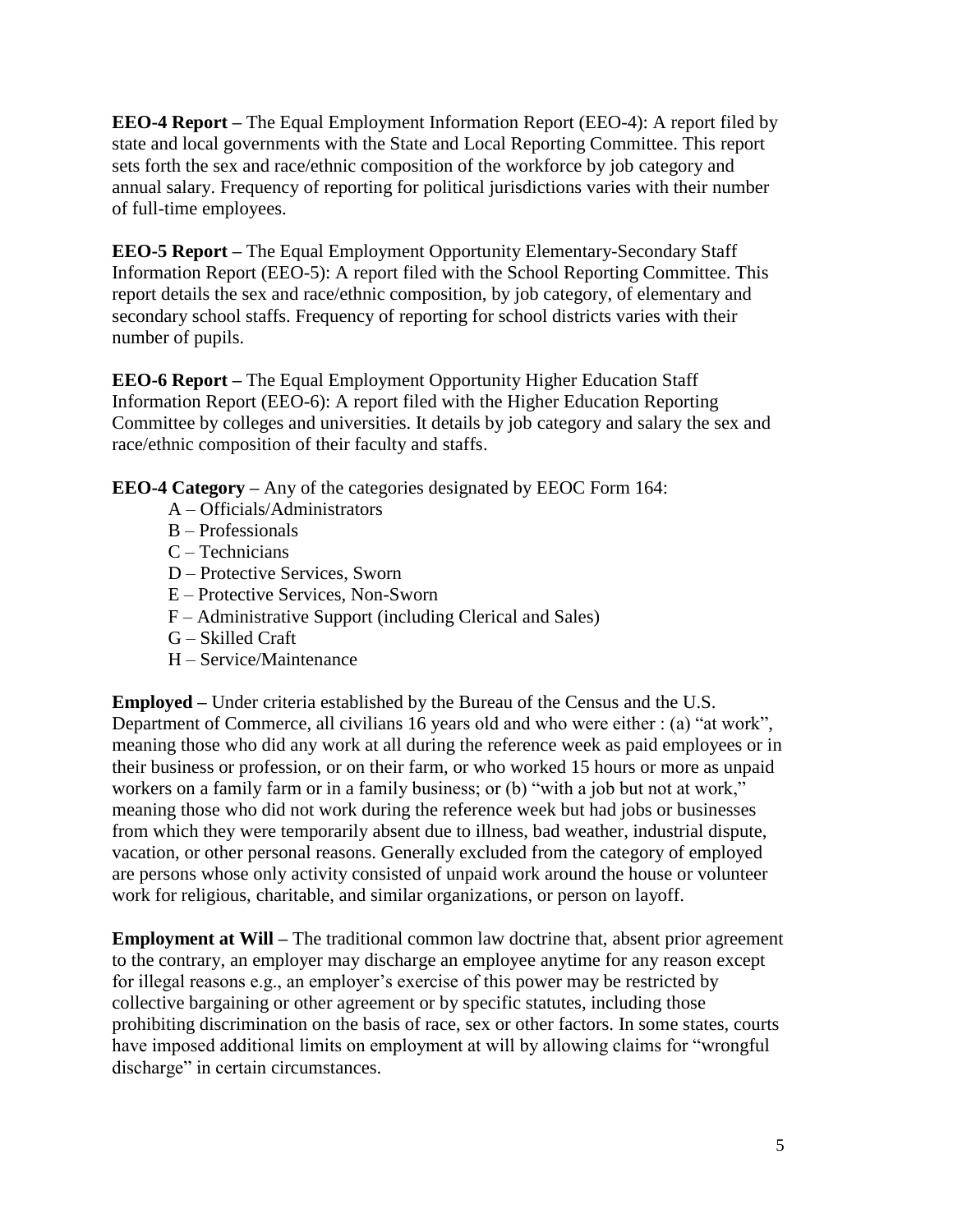**Equal Employment Opportunity -** The right of all persons to work and to advance on the basis of merit and ability without regard to race, color, religion, sex, national origin, age, disability, veteran's status or other factors which cannot lawfully be the basis for employment actions.

**Equal Employment Opportunity Commission (EEOC) –** The federal agency that enforces Title VII of the Civil Rights Act of 1964, as amended, and other federal civil rights laws.

**Essential Function –** The fundamental job duties of a position that must be performed with or without an accommodation.

**Facially Neutral Selection Standard/Criteria –** A criterion/process is facially neutral if it does not make any reference to a prohibited factor and is equally applicable to everyone regardless of race, gender or ethnicity; i.e., is not discriminatory on its face.

**Formal Training –** A structured program to develop an individual's job related skills and abilities. Typically classroom training as well as on-the-job training fall into this category.

**Fringe Benefits –** Compensation for employment other than wages or salary, including, for example, annual and sick leave, medical insurance, life insurance, retirement benefits, profit sharing, bonus points, etc.

**Front Pay –** Compensation for estimated future economic loss; generally calculated based on the difference between the discrimination victim's current pay (or for a rejected applicant, the pay he/she should have received) and the pay associated with his/her rightful place. Front pay runs from the time of the settlement (e.g. Conciliation Agreement), hearing or administrative or court order to a certain time in the future set by the settlement, hearing or administrative or court order (usually when the victim attains his/her rightful place) set by the settlement, hearing or court order.

**FTE (Full-time Equivalency) –** For affirmative action plan purposes, only positions occupied by an employee designated as "A" (active) in the SHARP system are used to calculate FTE. The percent of time worked is based on a standard of 100% or 1.0. For example, an employee who is working 60% and employee who is working 40% of the time would equal 100% or an FTE of 1.0.

**Full-Time Position –** Any employment position which requires 40 or more hours of work per week.

**General Education Development (GED) –** A certificate which is recognized by the Kansas Department of Education as being equivalent to a high school diploma.

**Glass Ceiling –** An artificial barrier to the advancement of women and minorities to decision-making positions.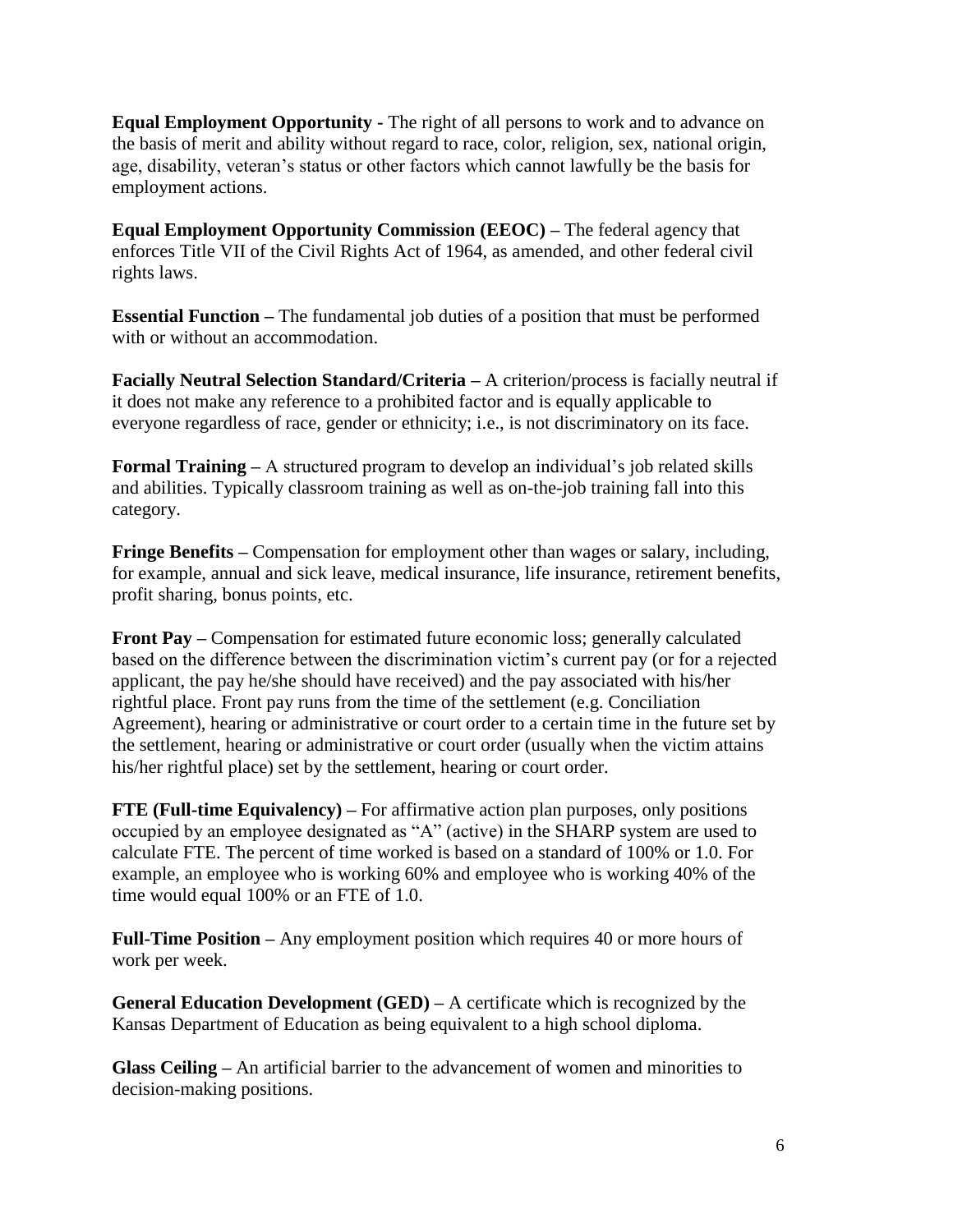**Goal –** Goals are objectives for hiring and promoting protected group members in EEO Categories to correct the lingering effects of past discrimination. Goals are flexible targets used to guide affirmative action efforts during the current plan cycle. Goals are not quotas and cannot be used to discriminate or exclude persons from employment opportunities through reverse discrimination.

**Good Faith Efforts –** This term refers to an employer's efforts to make all aspects of its affirmative action plan work. Designing and implementing an effective affirmative action plan requires sustained attention. The employer must analyze its employment and recruitment practices as they affect equal opportunity, identify problem areas, design and implement measures to address the problems, and monitor the effectiveness of its program, making adjustments as circumstances warrant. The basic components of good faith efforts are (1) outreach and recruitment efforts to broaden candidate pools from which selection decisions are made to include minorities and women and (2) systematic efforts to assure that selections thereafter are made without regard to race, sex, or other prohibited factors.

**Governor's Trainee Program –** A position established under the conditions of the Governor's Trainee Program (K.A.R. 1-6-31).

**Handicap –** Describes a condition or barrier imposed by society, the environment or by oneself.

**Harassment –** Any repeated behavior, or combination of behaviors, by one or more employees toward another employee or group of employees based on race, color, national origin, religion, sex, disability, veterans status or age and which the affected employee considers to be annoying, insulting, intimidating which causes discomfort and/or which has a detrimental effect on such employees work performance.

**Hearing Disability –** Hearing loss that prevents understanding of sound through the ear.

**Hispanic –** All persons of Mexican, Puerto Rican, Cuban, Central or South American or other Spanish culture or origin, regardless of race.

**Immediate Labor Area –** The geographic area from which employees reasonable may commute to the employer's establishment. It may include one or more contiguous cities, counties, Metropolitan Statistical Areas or parts thereof.

**Inference of Adverse Impact –** See "Adverse Impact".

**Injunctive Relief –** A court order requiring a person to perform, or to refrain from performing, a designated act. For example, injunctive relief might be sought by requiring that the employer cease from asking discriminatory questions on its job application.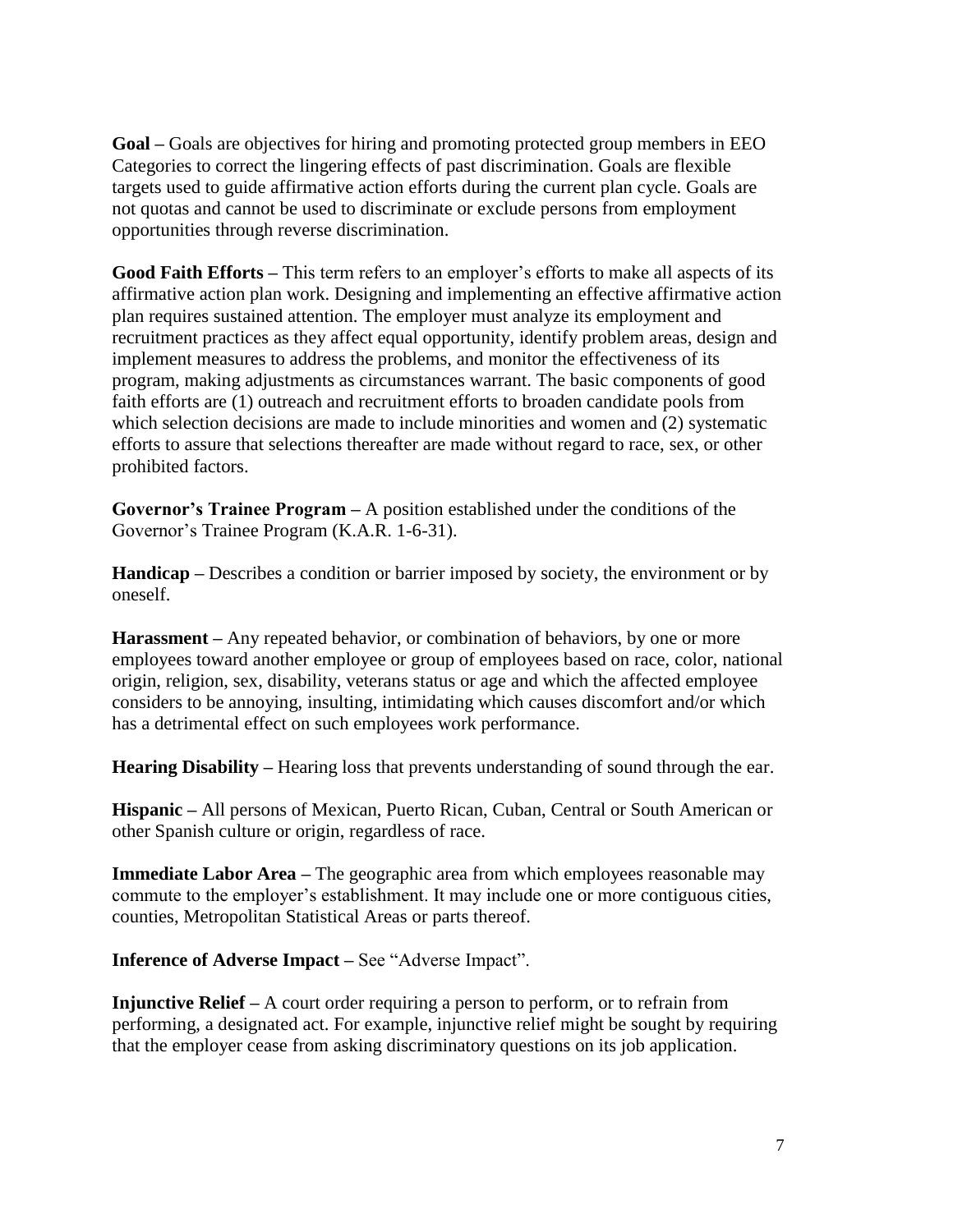**Job Area** – Any subunit of a workforce sector, such as a department, job group, job title, etc.

**Job Analysis –** A detailed analysis of the important duties, tasks, knowledge and skills which constitute a particular job.

**Job Categories** – The eight designated categories of the EEO-1 report: officials and managers, professionals, technicians, protective service-sworn, protective service – non sworn, administrative support, skilled craft, and service maintenance.

**Job Description** – A written statement detailing the duties of a particular job title.

**Job Group** – One or a group of jobs having similar content, wage rates and opportunities.

**Kansas Human Rights Commission (KHRC) –** The Kansas State agency that enforces civil right laws.

**Labor Area –** Geographic area used in calculating availability. The area may vary from local to nationwide.

**Labor Force –** As defined by the U.S. Bureau of Census: "All persons classified in the civilian labor force plus members of the Armed Forces."

**Learning Disability** – A permanent condition that affects the way individuals perceive, retain and express information.

**Major Life Activities –** Activities that an average person can perform with little or no difficulty. Examples are walking, speaking, breathing, performing manual tasks, seeing, hearing, learning, caring for oneself, working, sitting or standing.

**Make Whole Relief –** Remedies for discrimination that restore the victim of discrimination to his or her rightful place, i.e. the position, both economically and in terms of employment status, that he/she would have occupied had the discrimination never taken place. Common elements of make whole relief include an award of the position the individual was wrongfully denied, back pay with interest and retroactive seniority.

**Mandatory Affirmative Action –** Action taken by an employer on the basis of a selfanalysis to investigate ten correct its employment practices in order to receive or qualify for a federal contract or grant. Also see: "Remedial and Voluntary Affirmation Action".

**Mental Disability –** Any mental or psychological disorder, such as mental retardation, organic brain syndrome, emotional or mental illness, and specific learning disabilities.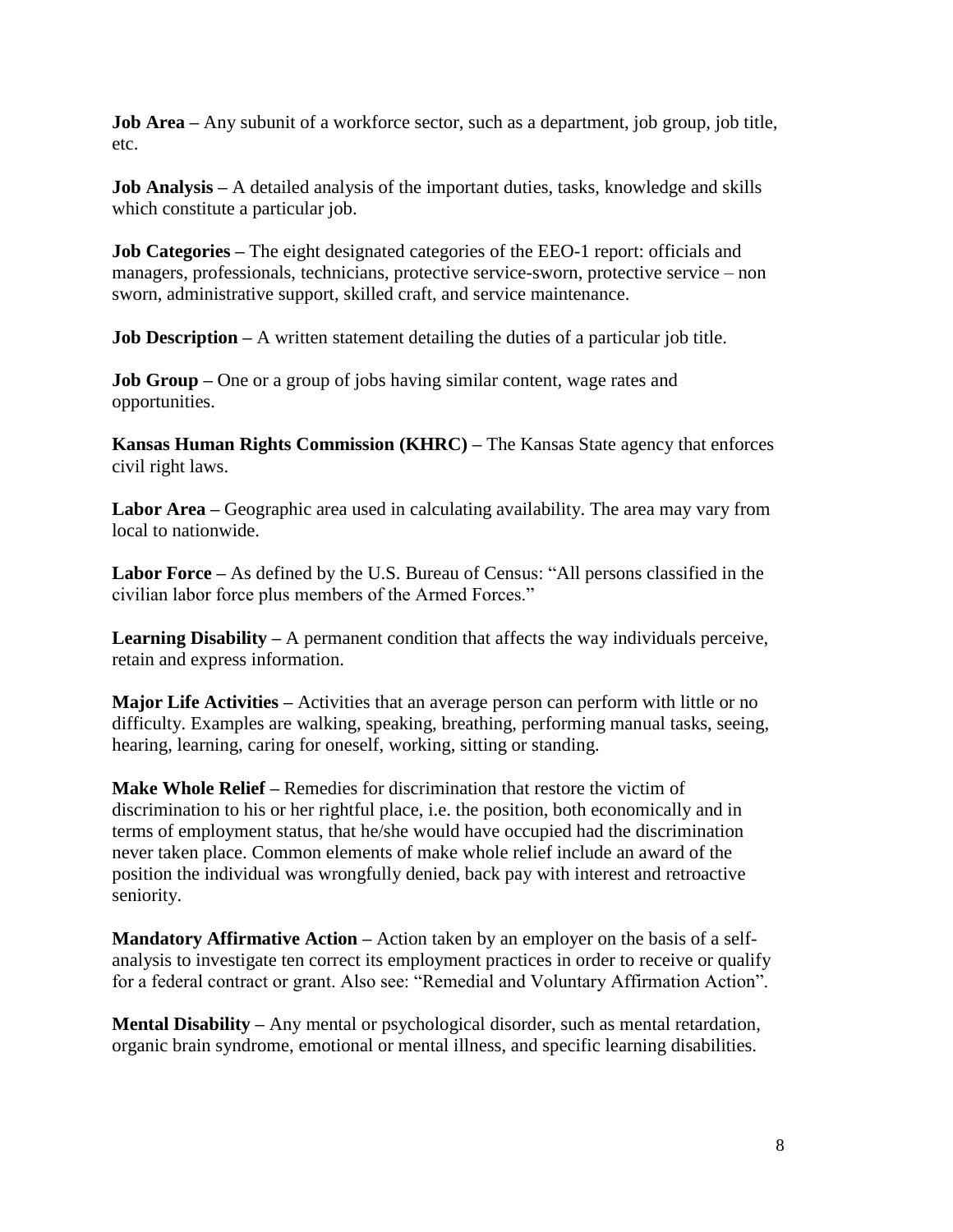**Merit Principles –** The basic tenets of public personnel administration, including such concepts as open competition for entry, selection on the basis of relative knowledge, skills and abilities, advancement based on relative performance and ability, and fair treatment of applicants and employees in all aspects of personnel administration without regard to race, color, religion, national origin, sex, ancestry, age disability or political affiliation.

**Minority –** For EEO official reporting purposes, the "minority" includes Blacks, Hispanics, Asian or Pacific Islanders and American Indians or Alaskan Natives.

**Native Hawaiian or Other Pacific Islander –** all persons having origins in any of the original peoples of Hawaii, Guam, Samoa, or other Pacific Islands. (The "Native Hawaiian" does not include individuals who are native to the State of Hawaii by virtue of being born there.) This group would also include the following Pacific Islander groups: Fijian, Kosraean, Melanesian, Micronesian, Northern Mariana Islander, Palauan, Papua, New Guinean, Ponapean, Polynesian, Solomon Islander, Tahitian, Tarawa Islander, Tokelauan, Tongan, Trukese, and Yapese.

**Nepotism –** No state officer or employee shall advocate, participate in or cause the employment, appointment, promotion, transfer or discipline of a member of the state officer, or employee's household or a family member. Family member means spouse, parent, child or sibling; sibling, s denoted by the prefix "half", parent, child or sibling, as denoted by the prefix "step", foster child; uncle, aunt, nephew, or niece; parent or child of a preceding or subsequent generation, as denoted by the prefix of "grand" or "great", parent, child, or sibling related by marriage as denoted by the suffix of "in-law", household member means a person having legal residence in or living in the state officer's or employee's place of residence (K.S.A. 1991 Supp. 46-253; implementing K.S.A. 1991 Supp. 46-146(a), as amended by 1992 SB 533, Sec. 1: effective October 19, 1992)

**Null Hypothesis (N/H) –** Based on the underlying assumption that employers are hiring or have selected persons from the population of available qualified persons on a random basis, such that each person is equally likely to be selected regardless of race, sex, or ethnic identification. Operating from this assumption of random selection, it is appropriate to hypothesize that for a specific race, sex, or ethnic group within a given occupation that the proportion of workers in an agency is equal to the proportion of workers in the relevant labor market for that occupation, such that any deviation may be attributed solely to chance. In the State Affirmative Action Plan Guide for Equal Employment Opportunity, a .o5 (20%) level of significance has been adopted. (Adverse impact is defined as occurring when the selection rate for a racial, sex, or ethnic group is less than four-fifths (80%) of the rate for the group with the highest selection ratio.) Thus, the null hypothesis is rejected if the probability of obtaining the observed difference, by chance, is more than 5% and an inference of underutilization is made.

**Objective -** A statement of a program goal which is to be accomplished through related action items.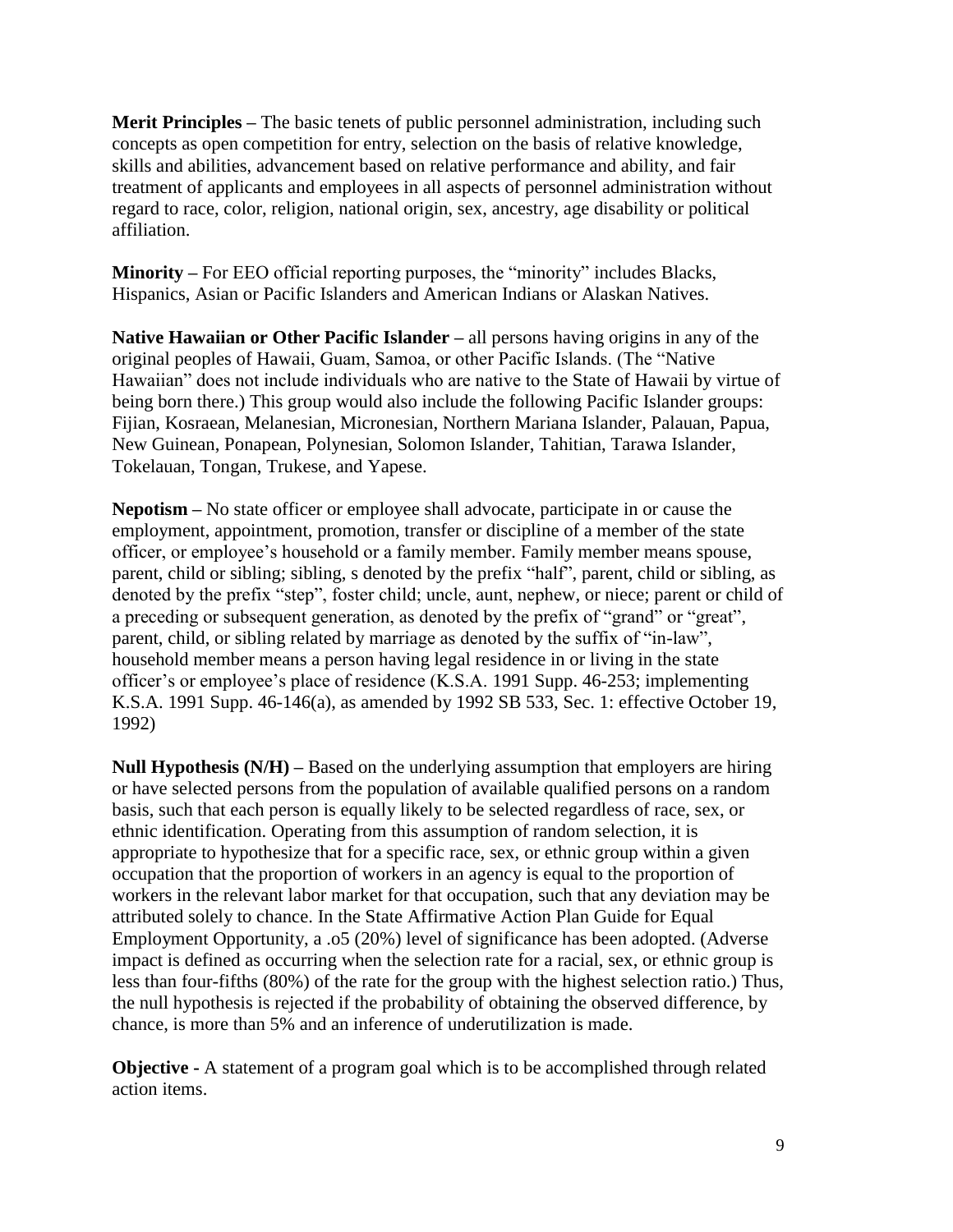**Officials/Administrators –** An EEO-4 category that encompasses occupations in which employees set broad policies, exercise overall responsibility for execution of those policies or direct individual departments of special phases of the agency's operations, or provide specialized consultation on a regional, district or area basis.

**Organizational Unit** – (1) Any unit of the agency which is headed by an official who is under the direct supervision of the agency head; (2) units indicated in charts and documents filed with the Division of Budget or the Office of Personnel Services for layoff purposes, or (3) units which may be sub-divisions of larger organizational units headed by officials who are under the direct supervision of the agency head.

**Parity** – Generally, in EEO matters, the employment of protected group persons in various job categories at rates approximating the rates at which validly qualified members of those groups are available for employment in those job categories.

**Pattern or Practice Discrimination** – Employer actions constituting a pattern of conduct resulting in discriminatory treatment toward the members of a class. Pattern or practice discrimination generally is demonstrated in large measure through statistical evidence, and can be proven under either the disparate treatment or disparate impact model.

**Physical Disability** – Any physiological disorder, or condition, cosmetic disfigurement, or anatomical loss affecting one or more of the following body systems: neurological, musculoskeletal, special sense organs, respiratory ( including speech organs), cardiovascular, reproductive, digestive, genitor-urinary, hemic and lymphatic, skin and endocrine.

**Position** – A group of duties and responsibilities, assigned or delegated by an appointing authority, requiring the services of an employee on a full-time basis or, in some cases, on a less than full-time basis (K.A.R. 1-2-59).

**Position Review** – The official study by the agency personnel officer or the Office of Personnel Services of the current or proposed duties and responsibilities of a position (K.A.R. 1-2-61).

**Position Description –** A description of the duties and responsibilities of a position, and the education, experience, knowledge, skills, and abilities necessary to perform the duties and responsibilities of the position in a satisfactory manner (K.A.R. 1-2-63).

**Preferential Treatment –** More favorable treatment accorded to one group because of their race, color, religion, sex, age disability, national origin or other factor not related to job performance.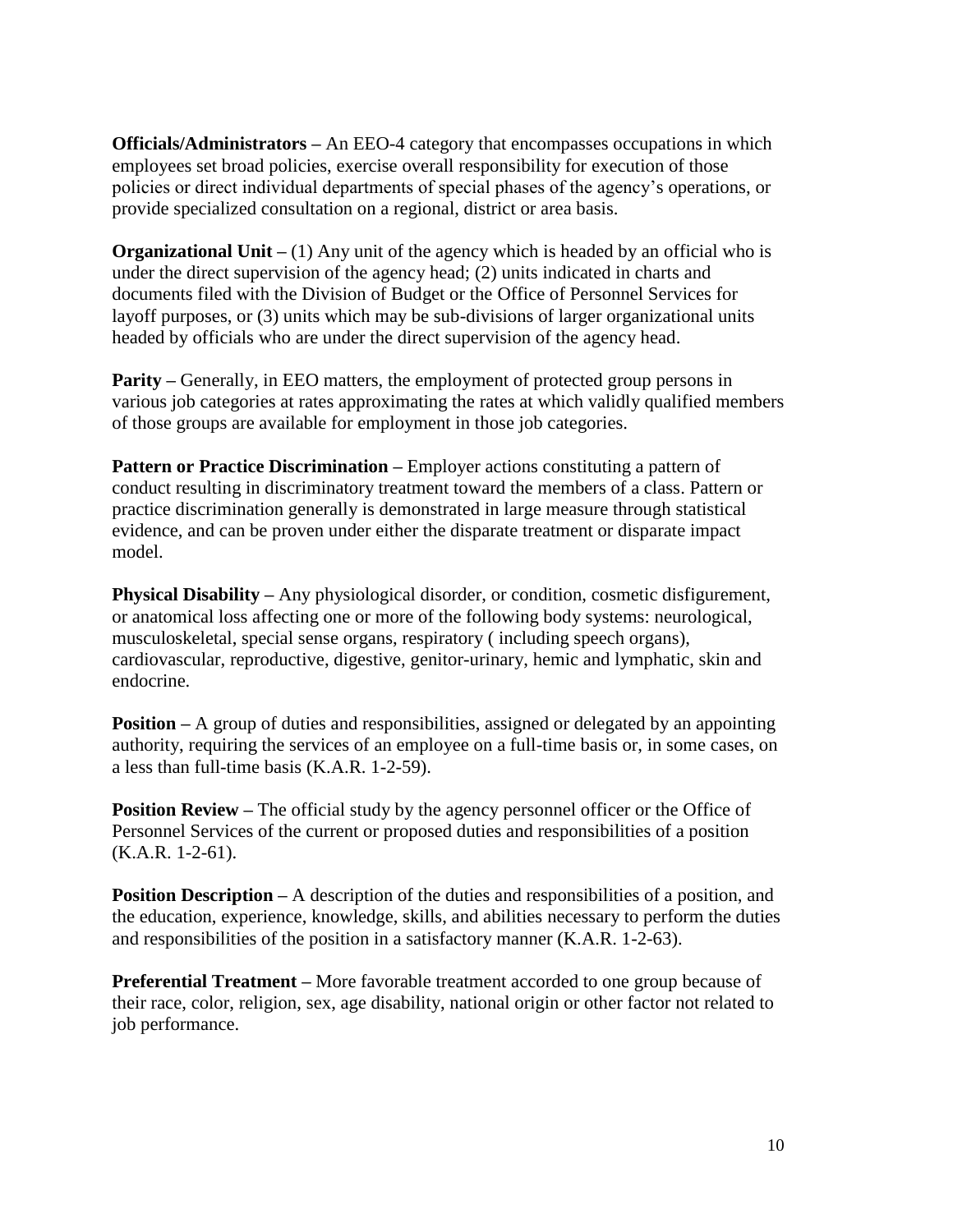**Prima Facie Case** – Refers to the initial burden of the complainant to show actions taken by the employer are more likely than not to be discriminatory, if such actions remain unexplained.

**Probable Cause –** A determination made by an enforcement agency, after an investigation of a charge of employment discrimination, that there is a basis "to believe that the charge is true." Also known as "reasonable cause".

**Professionals –** An EEO-4 category that encompasses occupations which require specialized and theoretical knowledge usually acquired through college training or work experience and other training that provides comparable knowledge.

**Protected Group -** Any legally recognized group that is specifically protected by statute from discrimination.

**Protective Service –** An EEO-4 category that encompasses those occupations is which workers are entrusted with public safety, security and protection from destructive forces.

**Qualified Individual with a Disability -** A person with a disability who satisfies the requisite skill, experience, education and other job-related requirements of the employment position such individual holds or desires and who, with or without a reasonable accommodation, can perform the essential functions of the position.

**Quota –** In employment law, court-ordered hiring and/or promoting of specific numbers or ratios of minorities or women in positions from which a court has found they have been excluded because of unlawful discrimination.

**Race Code** – A descriptive term used for reference when identifying a specific ethnic group: White, Black, Hispanic, Asian/Pacific Islander, American Indian/Alaskan Native.

**Reasonable Accommodation –** Making existing facilities used by employee readily accessible to and usable by individuals with disabilities; and job restructuring; part-time or modified work schedules; reassignment to a vacant position; acquisition or modification of equipment or devices; appropriate adjustment or modifications of examinations, training materials or policies; provision of qualified readers or interpreters; and other similar accommodations for individuals with disabilities (K.S.A. 44-  $1002(k)(1)(2)$ .

**Reasonable Cause –** See "Probable Cause".

**Recruitment (or Relevant) Area** – The geographic location(s) from which an agency or organization unit draws applicants for employment.

**Reinstatement –** Rehiring a former permanent state employee within one year of a voluntary termination from the state into a position for which the individual meets the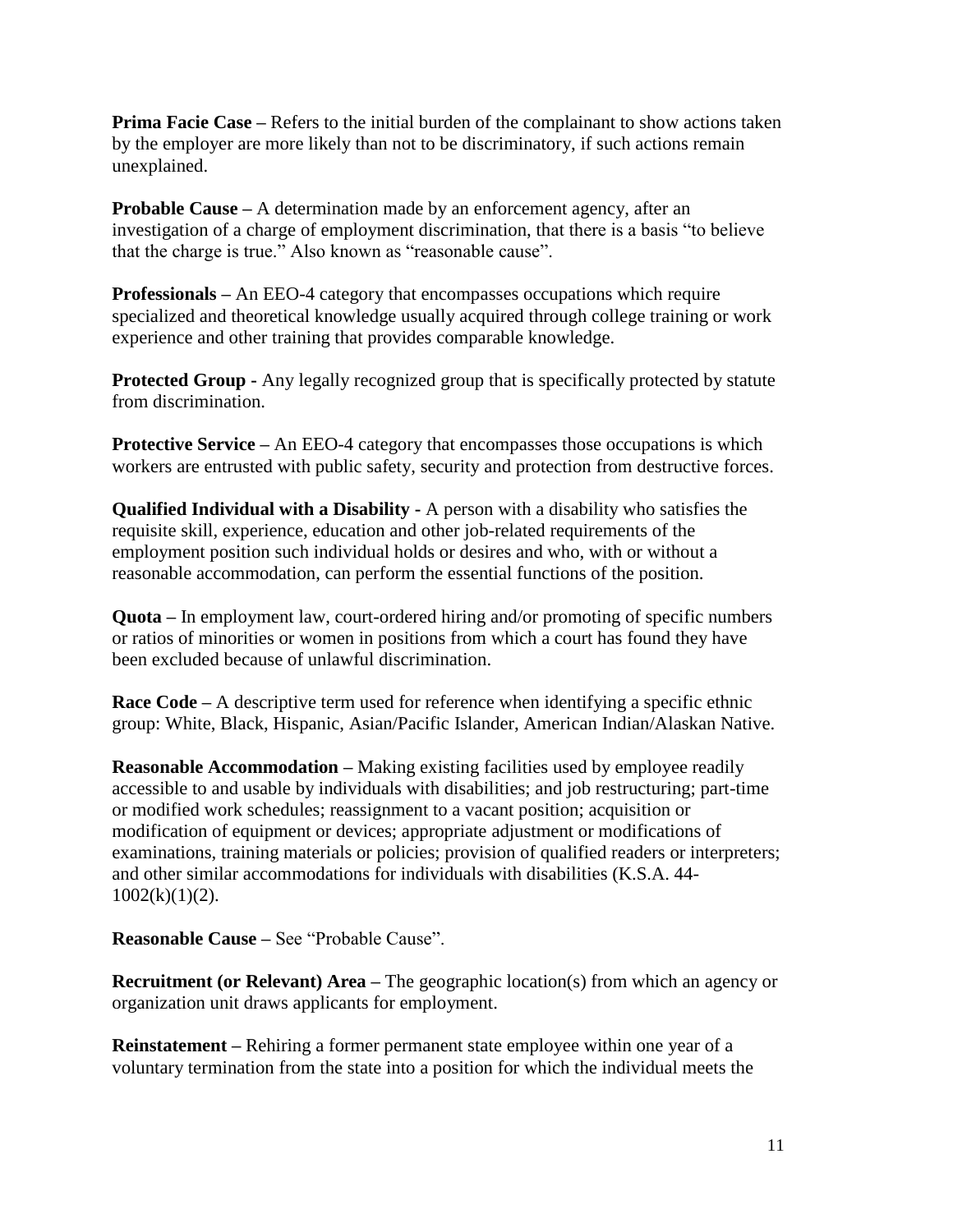required selection criteria and which is in the same or similar class as the class in which the individual had permanent status prior to termination (K.A.R. 1-2-73).

**Regular Position –** Any position other than a temporary position (K.A.R.1-2-70).

**Relevant Labor Market –** Qualified persons in the recruitment area who are available for employment.

**Remedial (Ordered) Affirmative Action -** Corrective action(s) deemed necessary by a court or enforcement agency to correct or overcome the effects of past discrimination. What the corrective actions consist of depends largely on the circumstances of the employer, or the discretion of the court or enforcement agency. See also "Mandatory and Voluntary Affirmative Action".

**Resignation -** The voluntary termination of employment by an employee (K.A.R. 1-2-78).

**Selection Procedure –** Any measure, combination of measures, or procedure used as a basis for any employment decision. Selection procedures include the full range of assessment techniques from traditional paper and pencil tests, performance tests, physical, education and work experience requirements through structured or unstructured interviews and unscored application forms.

**Separation –** Severance of an employment relationship. The action to separate from employment may be taken by the employee, the employer, or both.

**Selection Rate –** The proportion of applicants or candidates who are hired, promoted or otherwise selected for a particular position.

**Service/Maintenance –** An EEO-4 category that encompasses those occupations in which workers perform duties which result in or contribute to the comfort, convenience, hygiene or safety of the general public or which contribute to the upkeep and care of buildings, facilities or groups of public property. Workers in this group may operate machinery.

**Sexual Harassment –** Unwelcome sexual advances, requests for sexual favors and other verbal or physical conduct of a sexual nature when:

- (1) submission to such conduct is made either explicitly or implicitly a term or condition of an individual's employment;
- (2) submission to or rejection of such conduct by an individual is used as the basis for employment decisions affecting such individual; or
- (3) such conduct has the purpose or effect of unreasonably interfering with an individual's work performance or creating an intimidating, hostile or offensive work environment.

**Skill –** A present, observable competence to perform a learned psychomotor act.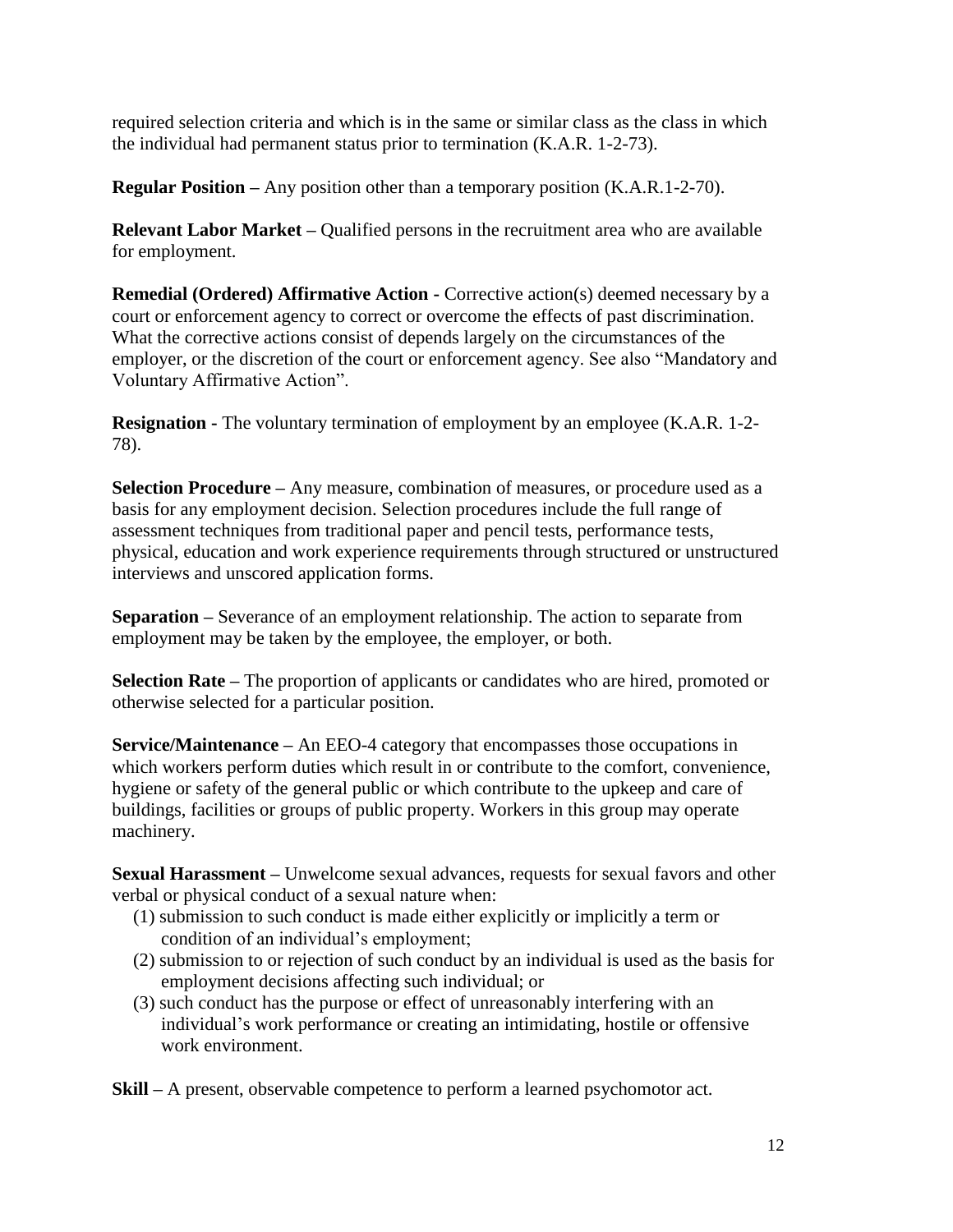**Skilled Craft** – An EEO-4 category that encompasses those occupations in which workers perform jobs which require a special manual skill and a thorough and comprehensive knowledge of the process involved in the work which is acquired through on-the-job training and experience or through apprenticeship or other formal training programs.

**Standard Deviation –** A statistical measure used to describe the probability that differences between similarly situated groups (such as in selection rates, wages, etc.) occurred by chance.

**Standard Occupational Classification (SOC) –** This system provides a mechanism for cross-referencing and aggregating occupational-related data collected by social and economic statistical reporting programs. The classification covers all occupations in which work is performed for pay or profit and provides a coding system and nomenclature for identifying and classifying occupations. SOC classifications are the responsibility of the Office of Federal Statistical Policy and Standards.

**Subjective Criteria/Procedures –** Employment qualifications, selection standards or processes that require judgment in their application, such that different persons applying such criteria/procedures would not necessarily reach the same conclusion. A criterion is subjective if it is not fixed or measurable.

**Sub-Unit (As in the State Affirmative Action Plan) –** A group of organizational elements that together constitute an agency.

**Substantially Limits –** Unable to perform, or be significantly limited in the ability to perform, an activity compared to an average person in the general population.

**Supervisor –** An employee who (a) performs some work which is different from that of the employee's subordinates; and (b) has the responsibility to authorize or recomment in the interest of the employer a majority of the following actions:

- (1) hire, transfer, suspend, promote, demote, dismiss, discipline other employees, and address employee grievances; and
- (2) assign, direct, and conduct performance reviews of the work. The exercise of this authority and responsibility shall not be of a merely routine or clerical nature but shall require the use of independent judgment.

**Systemic Discrimination –** Employment policies or practices that serve to differentiate or to perpetuate a differentiation in terms or conditions of employment of applicants or employees because of their status as members of a particular group. Such policies or practices may or may not be facially neutral, and intent to discriminate may or may not be involved. Systemic discrimination, sometimes called class discrimination or a pattern or practice of discrimination, concerns a recurring practice or continuing policy rather than an isolated act of discrimination.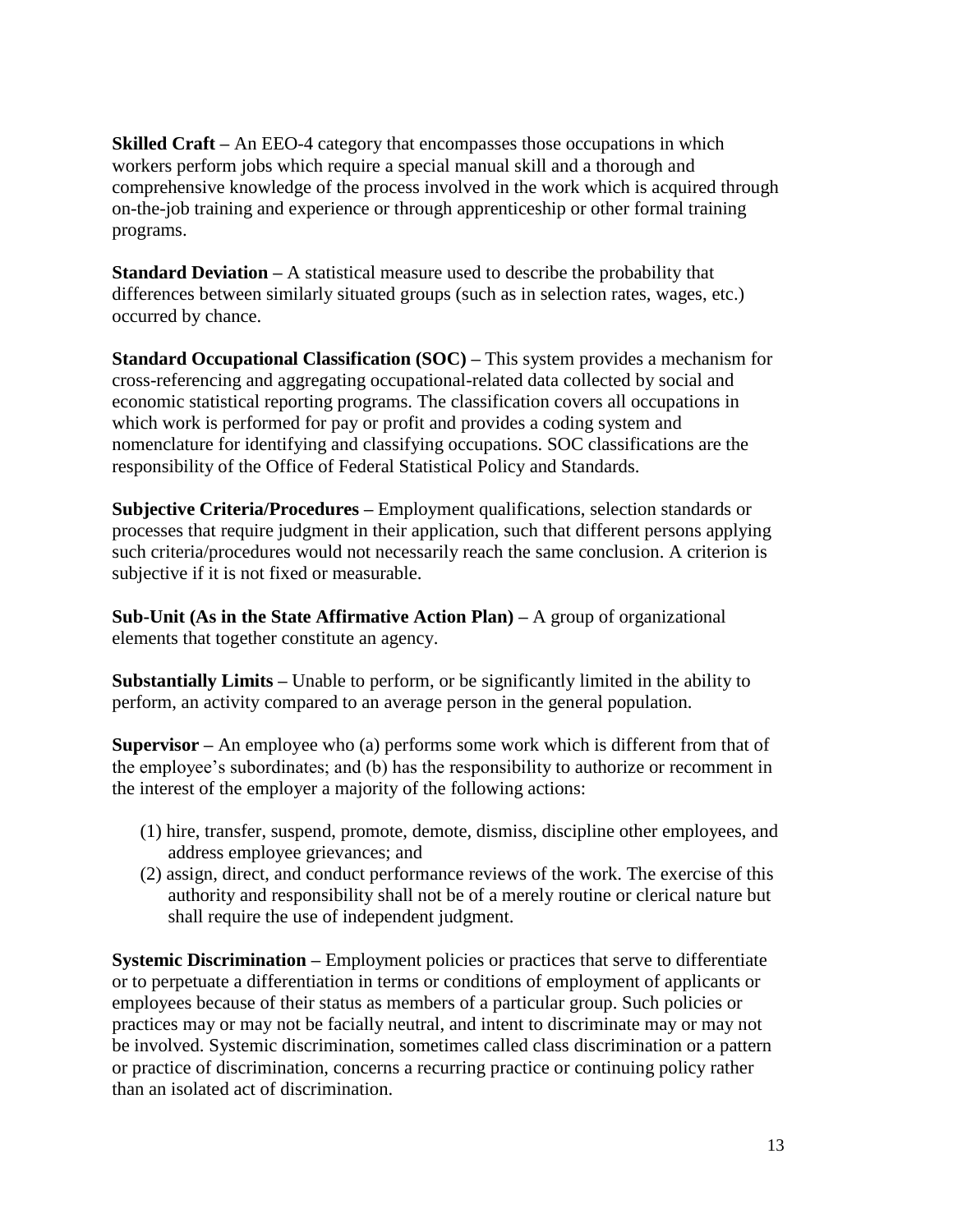**Targeted Recruiting –** Any recruitment activity directed toward any person or group of persons based on race, color, religion, gender, national origin, or age that is not also equally and coincidentally directed toward all other persons.

**Technicians –** An EEO-4 category that encompasses those occupations which require a combination of basic scientific or technical knowledge and manual skill which can be obtained through specialized post-secondary school education or equivalent on-the-job training.

**Temporary Disabilities –** Non-chronic disabilities of short duration that usually have little or no long-term impact. For example, broken limbs, sprains, concussions, appendicitis, common colds or influenza.

**Temporary Position –** A classified position which is limited to not more than 999 hours of employment in a 12 month period. A temporary position shall not affect the position limitation of an agency.

**Test –** any performance measure used as a basis for any employment decision.

**Title VII –** Normally refers to Title VII of the Civil Rights Act of 1964, as amended. Title VII generally prohibits discrimination in employment on the basis of race, color, religion, sex or national origin.

**Transfer –** A change by an employee from one position to another position with a close similarity of duties, essentially the same basic qualifications, and the same pay grade (K.A.R. 1-2-88).

**Unclassified Service –** Those positions specifically designated as unclassified by K.S.A. 75-2935, as amended, or other sections of the statutes (K.A.R. 1-2-97).

**Underrepresentation (Or Underutilization)** – A lower representation of a group of persons in an occupational category's workforce than would reasonably be expected by their pressure in the relevant labor market.

**Undue Hardship –** An action that is excessively costly, extensive, substantial, disruptive or that would fundamentally alter the nature or operation of the business.

**Unemployed –** Under the criteria established by the Bureau of the Census of the U.S. Department of Commerce, civilians 16 years old or over are considered unemployed if they were: (a) neither "at work" nor " with a job" during the reference week; (b) looking for work during the last 4 weeks; and (c) available to accept a job. Also included as unemployed are persons who did not work at all during the reference week and were waiting to be called back to a job from which they had been laid off.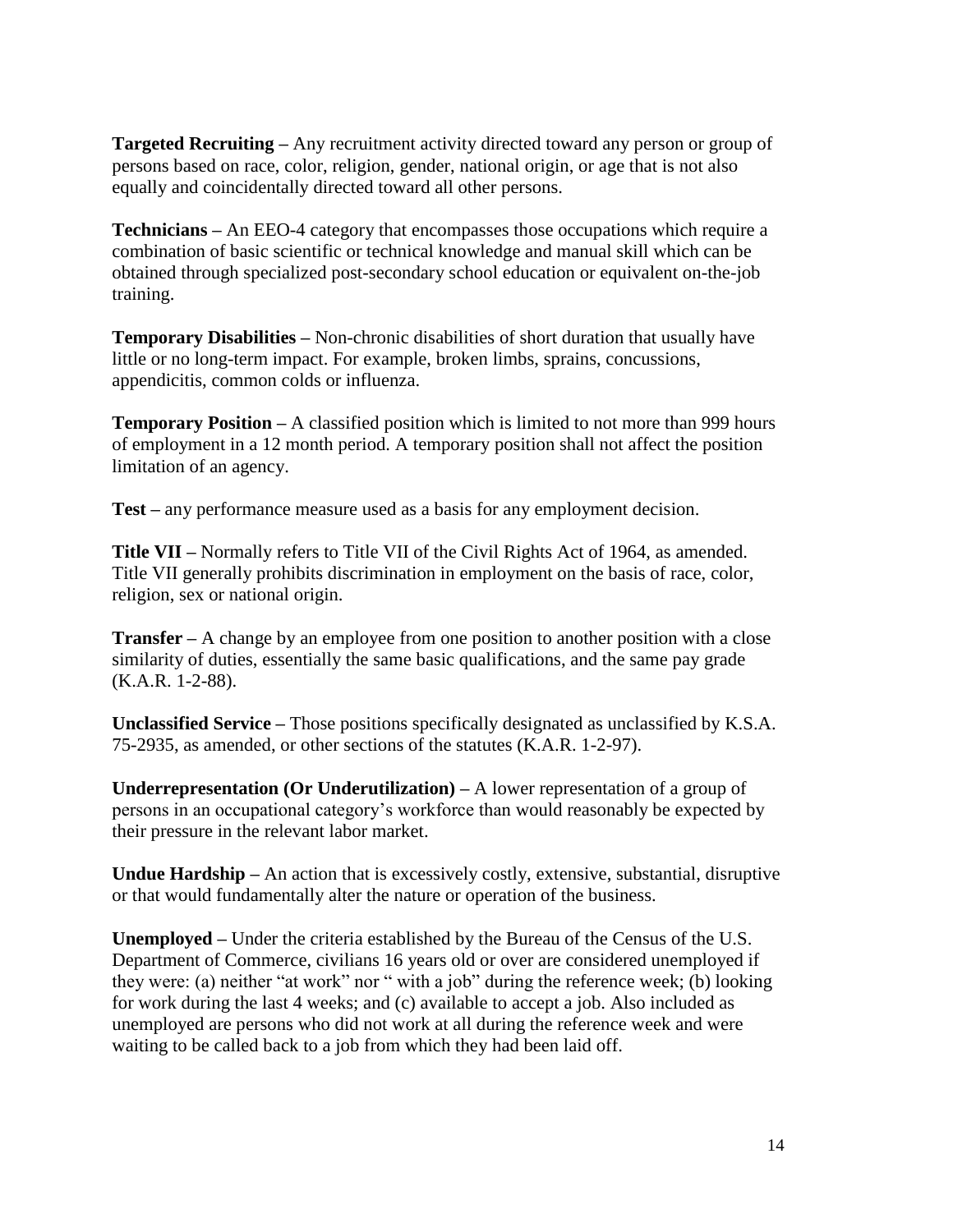**Uniform Guidelines on Employee Selection Procedures –** Guidelines adopted by federal agencies to provide a uniform set of principles governing use of employee selection procedures.

**Uniformly Applied –** Applying employment criteria/processes in the same manner to members of a particular race, color, religion, sex or national origin group and others.

**Upward Mobility –** A system for training, educating or otherwise preparing employees for more responsible, higher paying positions of employment.

**Utilization Analysis –** An analysis conducted by an employer to determine whether minorities, women and persons with disabilities are employed in each major job category at a rate comparable to the availability of qualified minorities, women or persons with disabilities in the relevant labor market for the positions covered by each job category.

**Validation –** The process for establishing or determining validity of employment related resting instruments, using reliable standards.

**Validity –** Correctness of a measure, i.e., that it does in fact measure what it purports to measure.

**Veteran of the Vietnam Era** – A person who (a) served on active duty for more than 180 days, any part of which occurred between August 5, 1964 and May 7 1975 and was discharged or released therefrom with other than a dishonorable discharge; or (b) was discharged or released from active duty for a service-connected disability if any part of such active duty was performed between August 5, 1964 and May 7, 1975.

**Visual Disability** – A condition in which a person has loss of vision for ordinary life purposes.

**Voluntary Affirmative Action –** Actions taken by an employer on the basis of a selfanalysis to investigate, then correct its employment practices or practices that appear to have had a disparate impact on the employment of protected group members. The State of Kansas Affirmative Action Plan is voluntary to this extent. However, the participation of individual state agencies in the Plan is mandated by Kansas Executive Order 93-159 and K.A.R. 1-9-18. See also "Mandatory and Remedial Affirmative Action".

**White (Not of Hispanic Origins) –** All persons having origins in any of the original peoples of Europe, North Africa or the Middle East.

**Work Behavior –** Any activity performed to achieve the objectives of the job. Work behaviors involve observable (physical) components and unobservable (mental) components. A work behavior consists of the performance of one or more tasks. Knowledge, skills and abilities are not behaviors, although they may be applied to work behaviors.